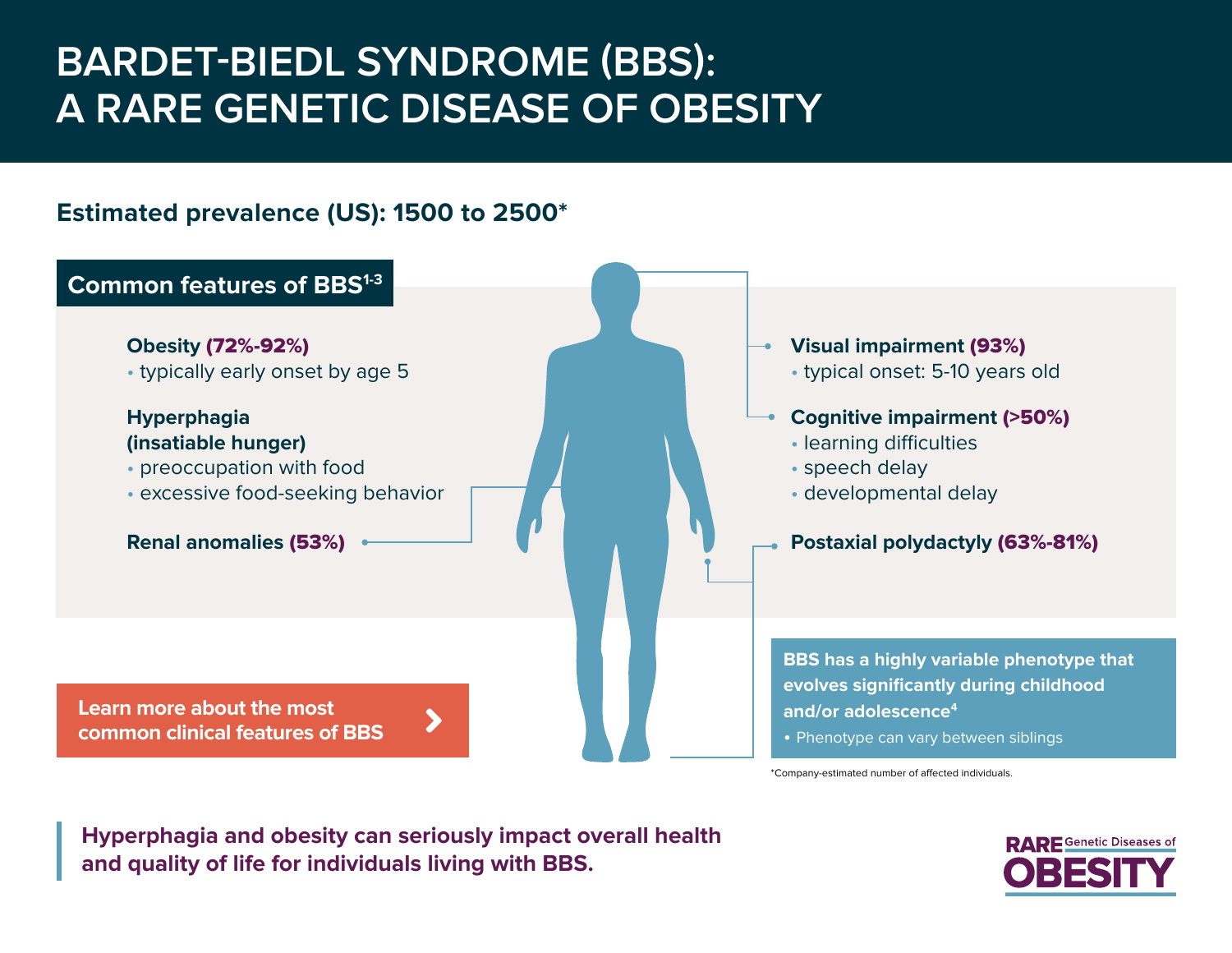Hypothalamus

# **OBESITY AND HYPERPHAGIA IN BBS: likely driven by impairment of a key signaling pathway that regulates hunger5**



• Plays a key role in regulating hunger, satiety, and energy expenditure, and is activated by leptin

**[Learn more about the](https://bbs.uncommonobesity.com/#bbs-mod)  MC4R pathway**

### The MC4R pathway<sup>5,6</sup> BBS genes play a critical role Loss of BBS gene function **in signaling5-7**

• Help traffic leptin receptors to the cell surface of POMC neurons, which can activate MC4R neurons

# **impairs signaling**

• Individuals with BBS inherit 2 nonfunctional copies of a BBS gene, which are the result of a disease-causing variant in each copy<sup>4,8</sup>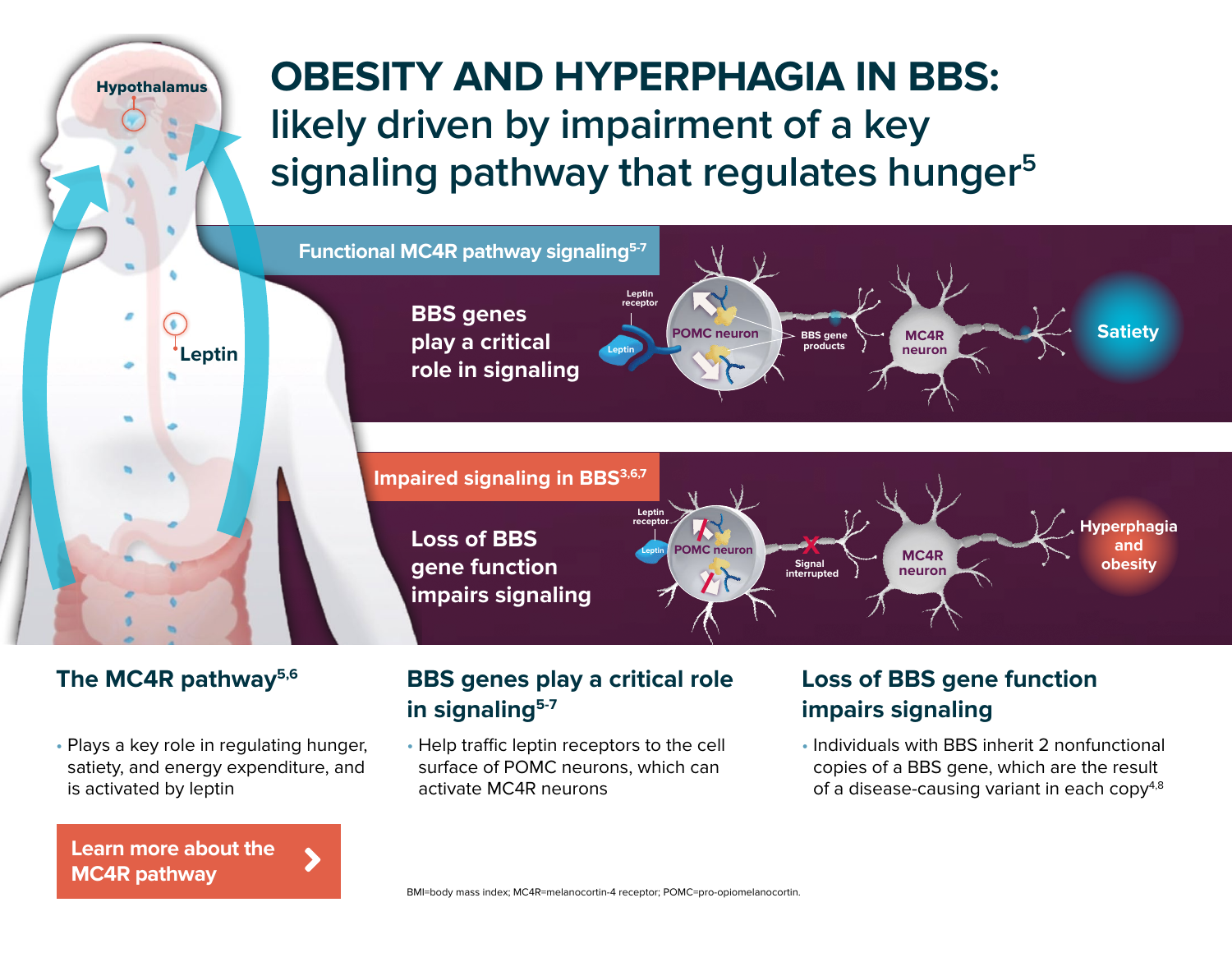# **HYPERPHAGIA AND OBESITY CAN IMPACT OVERALL HEALTH AND QUALITY OF LIFE FOR INDIVIDUALS WITH BBS**

### **Many patients with BBS suffer from hyperphagia, exhibiting extreme food-seeking behavior3,9**

Hyperphagia often has an early onset, typically by age 5



### Excessive food-seeking behavior **Behavior**

### Preoccupation with food **Drive**

Significant distress when denied food **Severity**

### Hyperphagia and food-seeking behavior are different in BBS<sup>3</sup>

- Overall, hyperphagia impacts patients with BBS significantly more when compared to matched controls with similar age, sex, and BMI z-score
- Patients with BBS are more likely to exhibit extreme food-seeking behaviors such as sneaking and stealing food when compared to matched controls

### **Obesity is common in BBS and can**  worsen comorbidities<sup>1,4,10,11</sup>

As many as 9 out of 10 patients with BBS are affected by obesity

• Severe obesity has an early onset, typically beginning in childhood by age 5, and persists into adulthood

### Obesity further complicates management of comorbidities



- Diabetes
- Renal impairment
- Hypertension

**Consider the Understanding the Impact of Hyperphagia tool for discussions [with patients and their families](http://bbs.uncommonobesity.com/hyperphagia-questionnaire.pdf)**